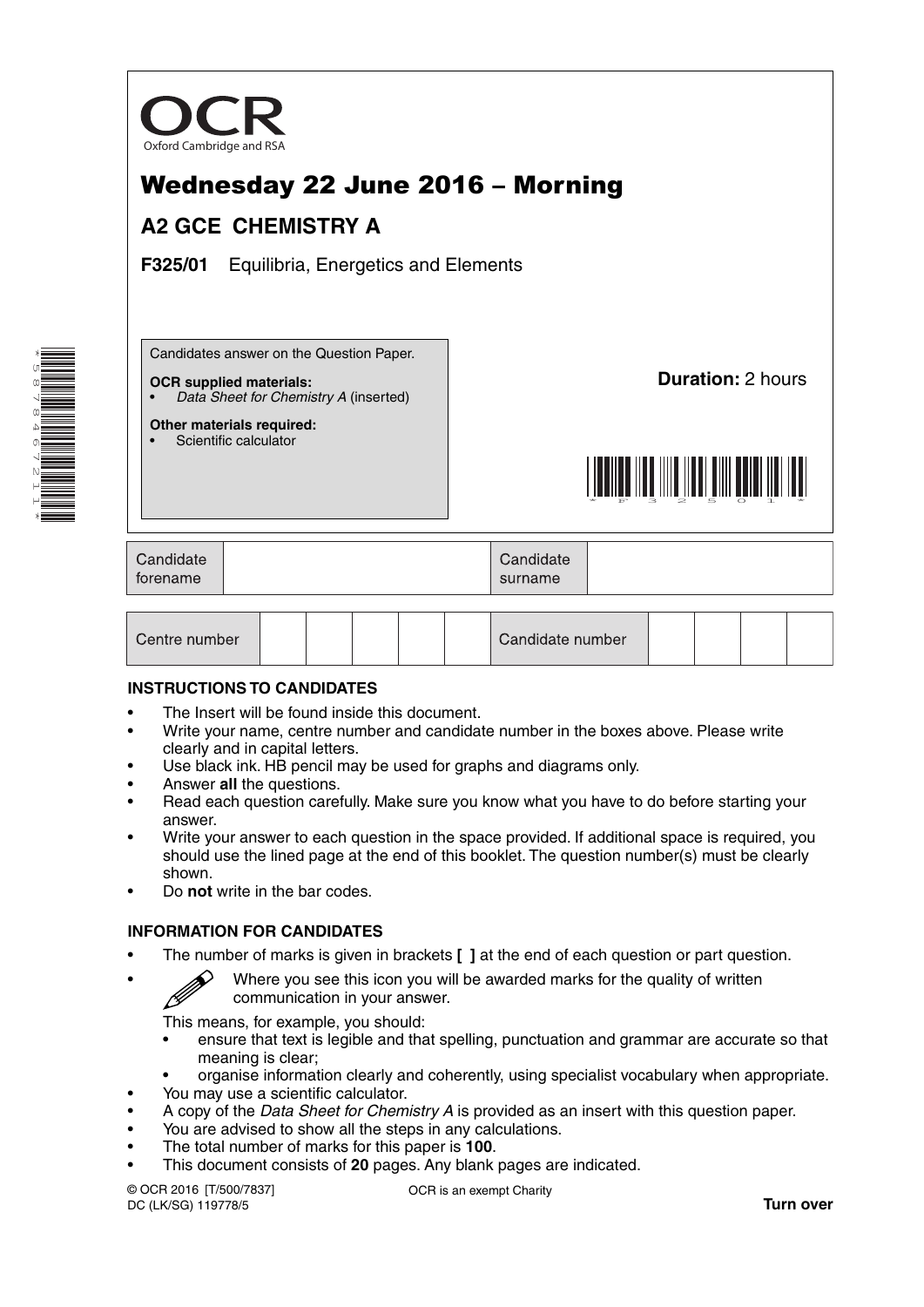Answer **all** the questions.

- **1** This question is about the chemistry of copper compounds and complex ions.
	- **(a)** The flowchart shows two reactions of aqueous copper(II) sulfate.

In the boxes, write the formulae and colours of the complex ions formed.



 **(b)** Cu2+ ions form a complex ion **A** with two ethanedioate ions and two water molecules. The ethanedioate ion is a bidentate ligand.

The skeletal formula of the ethanedioate ion is shown in **Fig. 1.1** below.





 **(i)** What is meant by the term *bidentate ligand* ?

 ........................................................................................................................................... ........................................................................................................................................... ...................................................................................................................................... **[1]**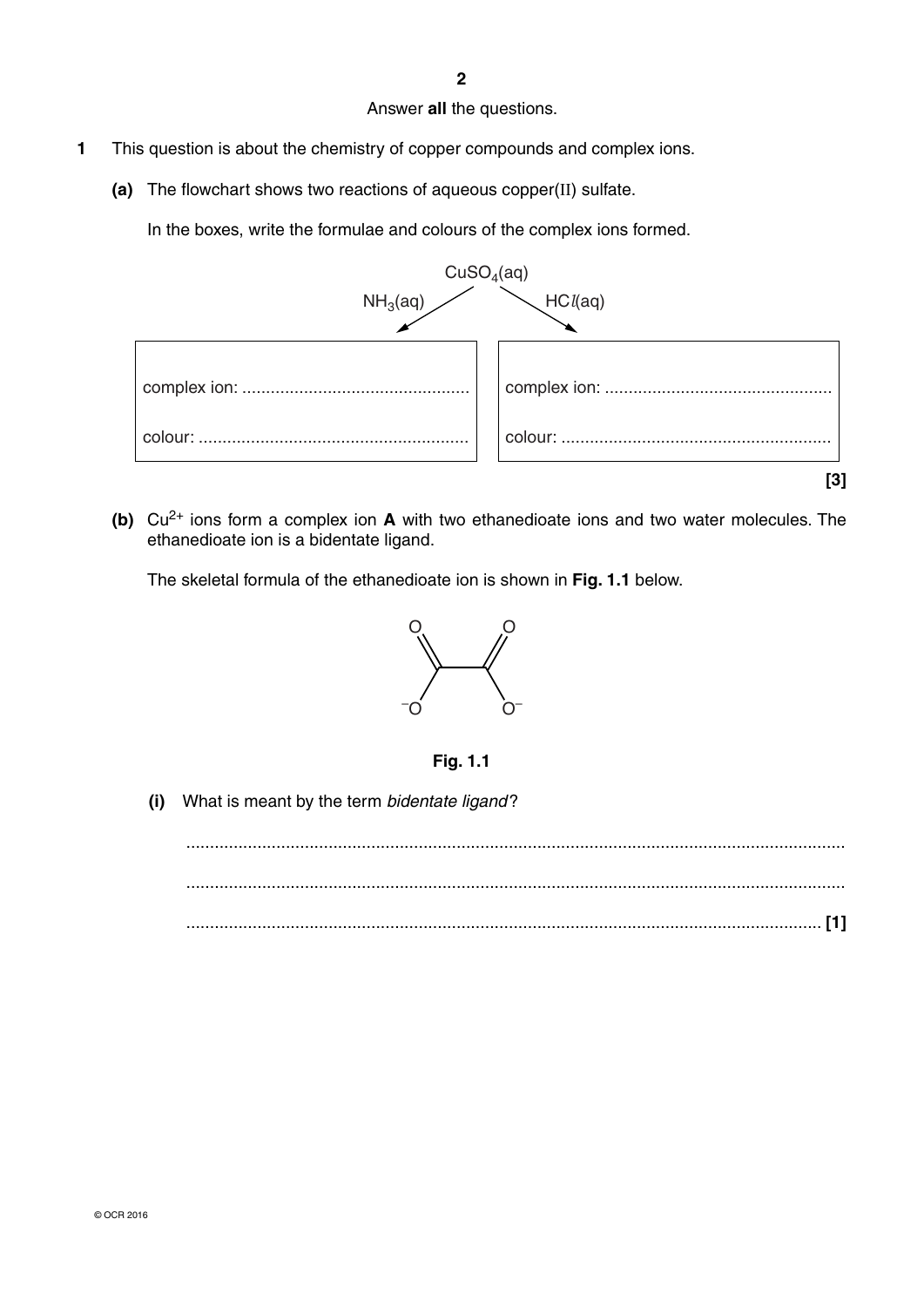**(ii)** The complex ion **A** exists as three stereoisomers.

The shape of one of the stereoisomers is shown below. The charge has been omitted.



**Complex A**

Complete the 3D diagrams of the other two stereoisomers of **A**. You do **not** need to include any charges.

Indicate with ticks whether the stereoisomers are *cis*, *trans*, optical or a combination of these types.



**[3]**

 **(iii)** What is the empirical formula, including the charge, of the complex ion **A**?

...................................................................................................................................... **[2]**

**[Total: 9]**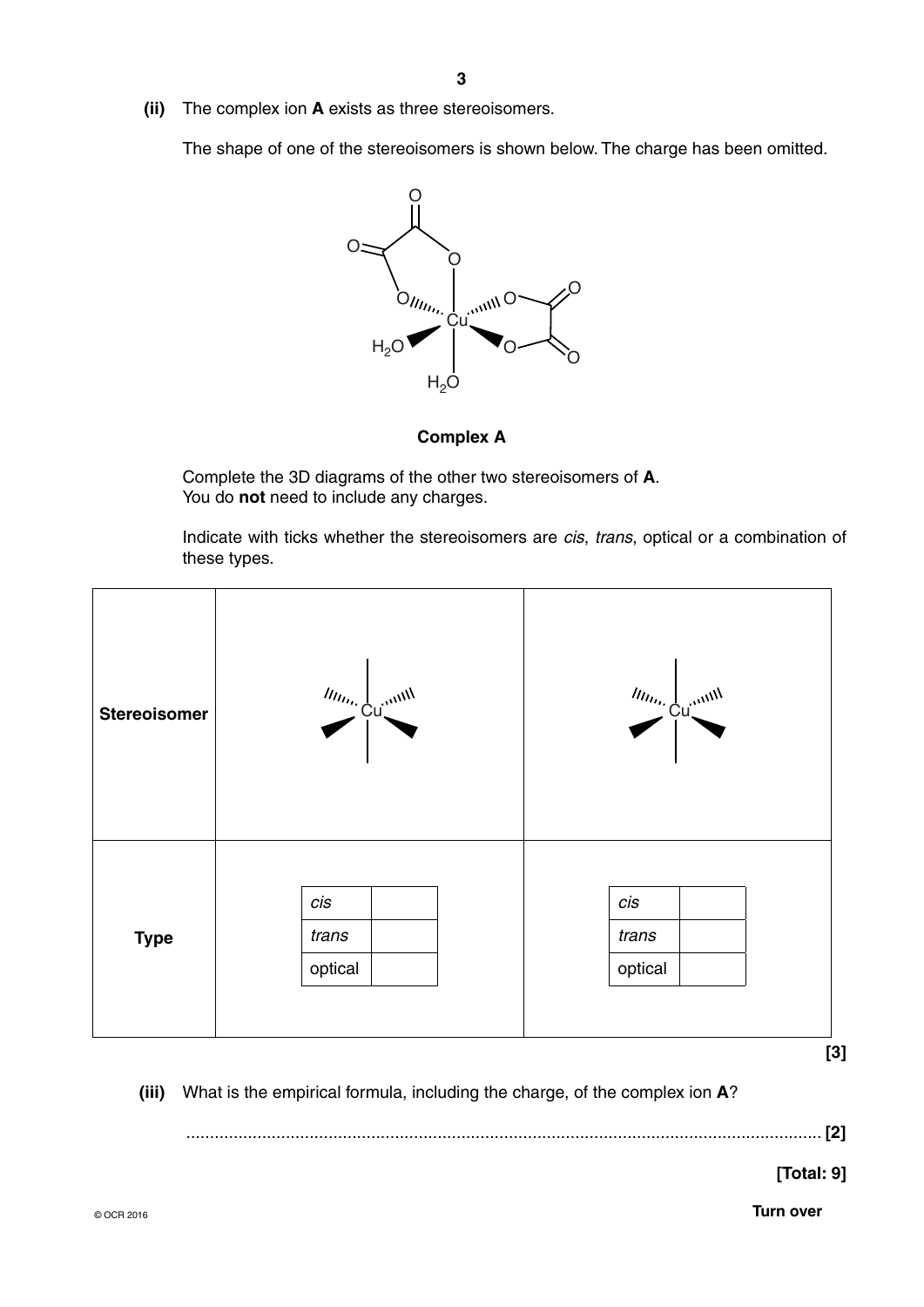$\overline{2}$ Hydrogen peroxide reacts with iodide ions in acid conditions, as shown below.

$$
H_2O_2(aq) + 2I^-(aq) + 2H^+(aq) \rightarrow I_2(aq) + 2H_2O(l)
$$

A student investigates the rate of this reaction by carrying out four experiments at the same temperature. The student's results are shown below.

| <b>Experiment</b> | $[H2O2(aq)]$<br>/mol dm <sup>-3</sup> | $[I^-(aq)]$ /moldm <sup>-3</sup> | $[H^+(aq)]$<br>$/moldm-3$ | <b>Initial rate</b><br>/moldm <sup>-3</sup> $s^{-1}$ |
|-------------------|---------------------------------------|----------------------------------|---------------------------|------------------------------------------------------|
|                   | 0.0010                                | 0.20                             | 0.10                      | $5.70 \times 10^{-6}$                                |
| 2                 | 0.0020                                | 0.20                             | 0.10                      | $1.14 \times 10^{-5}$                                |
| 3                 | 0.0020                                | 0.20                             | 0.20                      | $1.14 \times 10^{-5}$                                |
|                   | 0.0040                                | 0.40                             | 0.10                      | $4.56 \times 10^{-5}$                                |

*rate* =  $k$  [H<sub>2</sub>O<sub>2</sub>(aq)] [I<sup>-</sup>(aq)] (a) The rate equation is:

- $\bullet$ Show that the student's results support this rate equation.
- Calculate the rate constant,  $k$ , for this reaction.  $\bullet$

Give your answer to two significant figures, in standard form and with units.



In your answer you should make clear how the experimental results provide evidence for the rate equation.

| [6] |
|-----|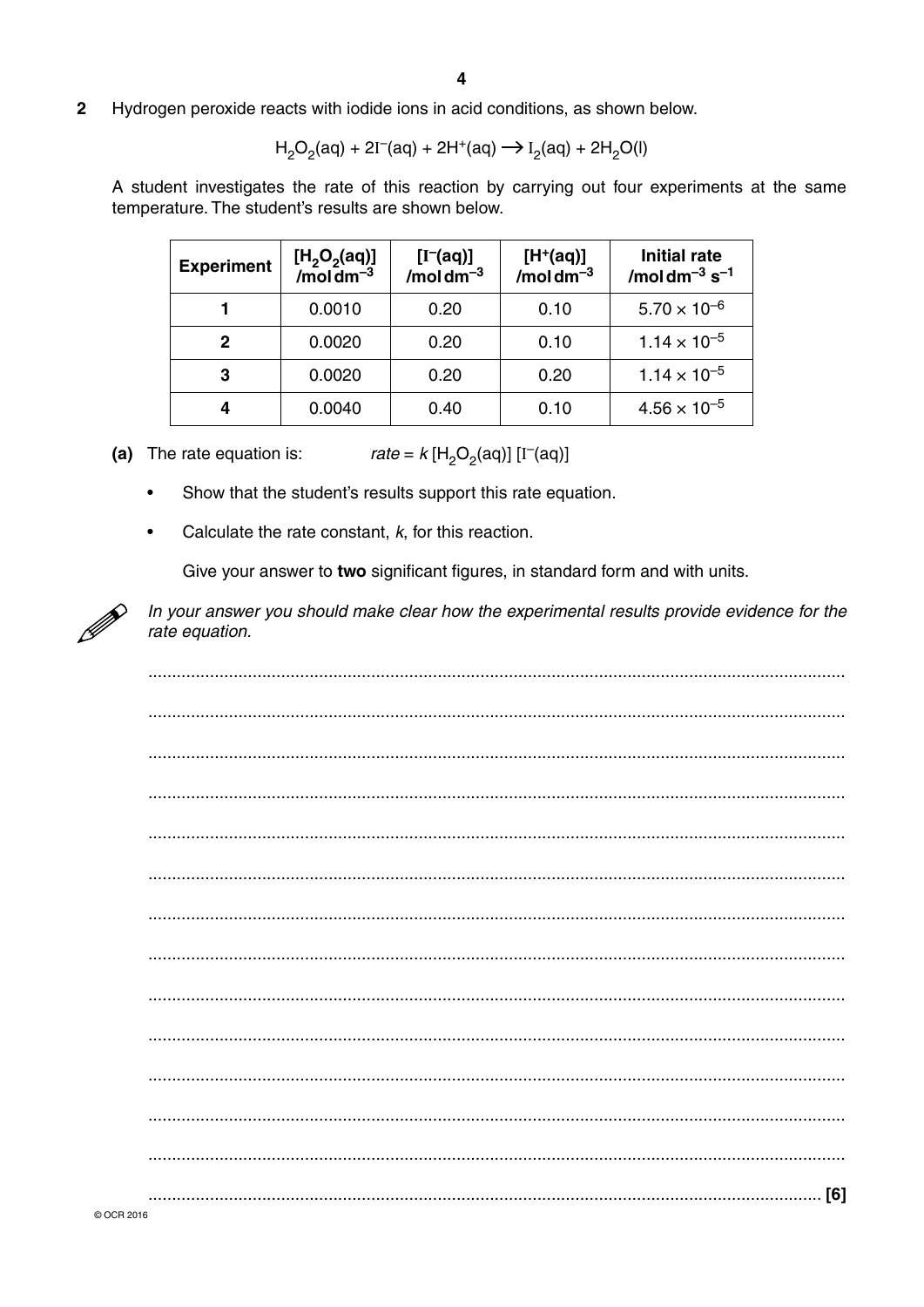| (b) |      |            | The student concluded that $H+(aq)$ ions act as a catalyst.                                                |     |
|-----|------|------------|------------------------------------------------------------------------------------------------------------|-----|
|     |      |            | Explain why the student's conclusion is <b>not</b> correct.                                                |     |
|     |      |            |                                                                                                            |     |
|     |      |            |                                                                                                            |     |
|     |      |            |                                                                                                            |     |
|     |      |            |                                                                                                            |     |
|     |      |            |                                                                                                            |     |
| (c) |      |            | A four-step mechanism has been proposed for this reaction.<br>The rate-determining step is the first step. |     |
|     | (i)  |            | State what is meant by the term rate-determining step.                                                     |     |
|     |      |            |                                                                                                            |     |
|     |      |            |                                                                                                            |     |
|     | (ii) |            | The equation for Step 3 in the four-step mechanism is shown below.                                         |     |
|     |      |            | Suggest equations for the other three steps.<br>State symbols are not required.                            |     |
|     |      | Step 1:    |                                                                                                            |     |
|     |      | Step $2$ : |                                                                                                            |     |
|     |      |            | Step 3: HIO + $I^{-} \rightarrow I_{2}$ + OH <sup>-</sup>                                                  |     |
|     |      | Step 4:    |                                                                                                            | [3] |

 $[3]$ 

[Total: 11]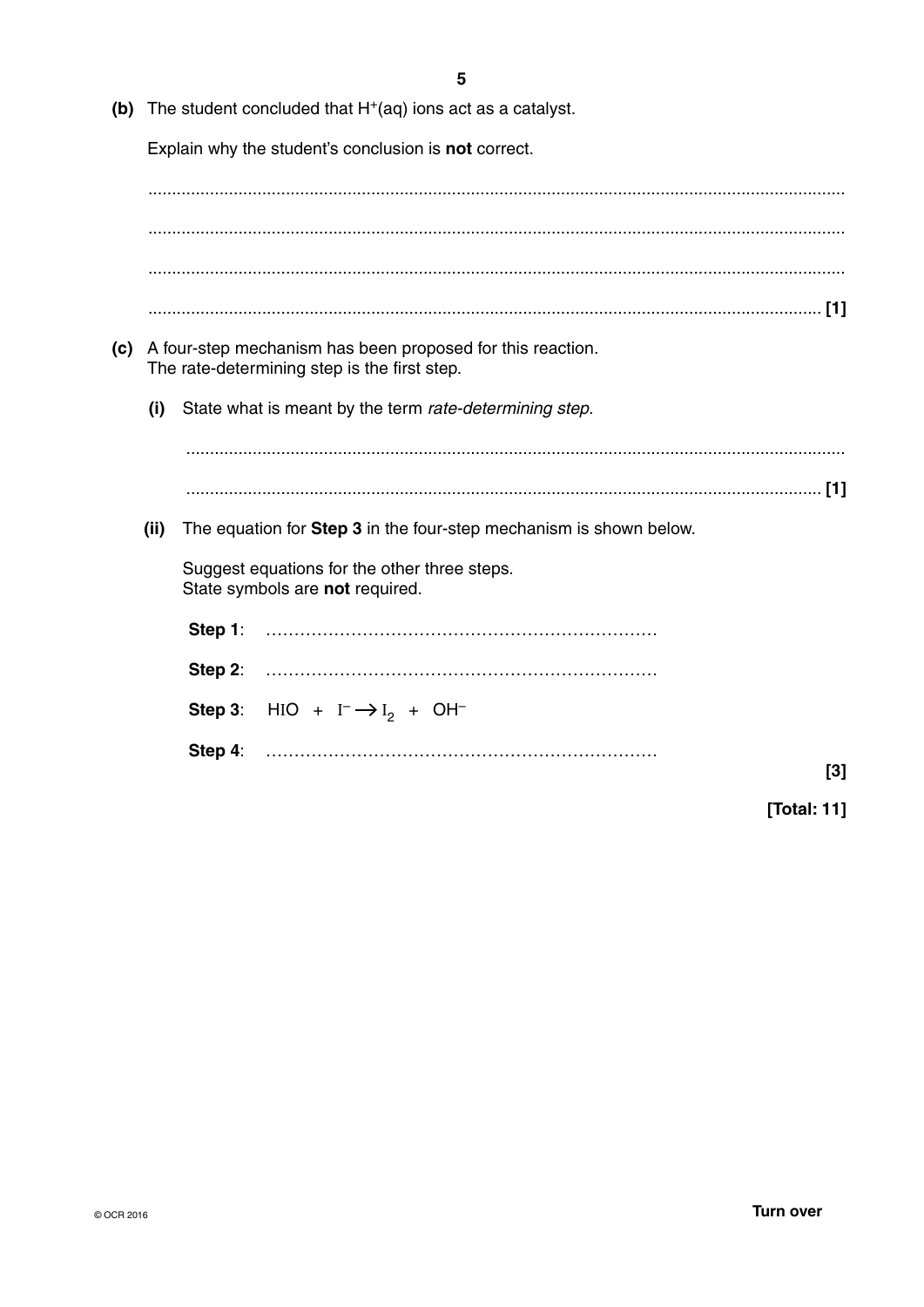**3** This question is about four enthalpy changes, **A**–**D**, that can be linked to the dissolving of potassium sulfate,  $K_2SO_4$ , in water.

|   | Name of enthalpy change                          | <b>Enthalpy change</b><br>/ $kJ$ mol <sup>-1</sup> |
|---|--------------------------------------------------|----------------------------------------------------|
| A | lattice enthalpy of potassium sulfate            | $-1763$                                            |
| в | enthalpy change of solution of potassium sulfate | $+24$                                              |
| C | enthalpy change of hydration of potassium ions   | $-320$                                             |
| D | enthalpy change of hydration of sulfate ions     |                                                    |

### **Table 3.1**

 **(a)** Define the term *enthalpy change of hydration*.

 ................................................................................................................................................... ................................................................................................................................................... .............................................................................................................................................. **[2]**

 **(b)** The diagram below is an incomplete energy cycle linking the four enthalpy changes in **Table 3.1**. One of the four energy levels is missing.

Include state symbols for all species.

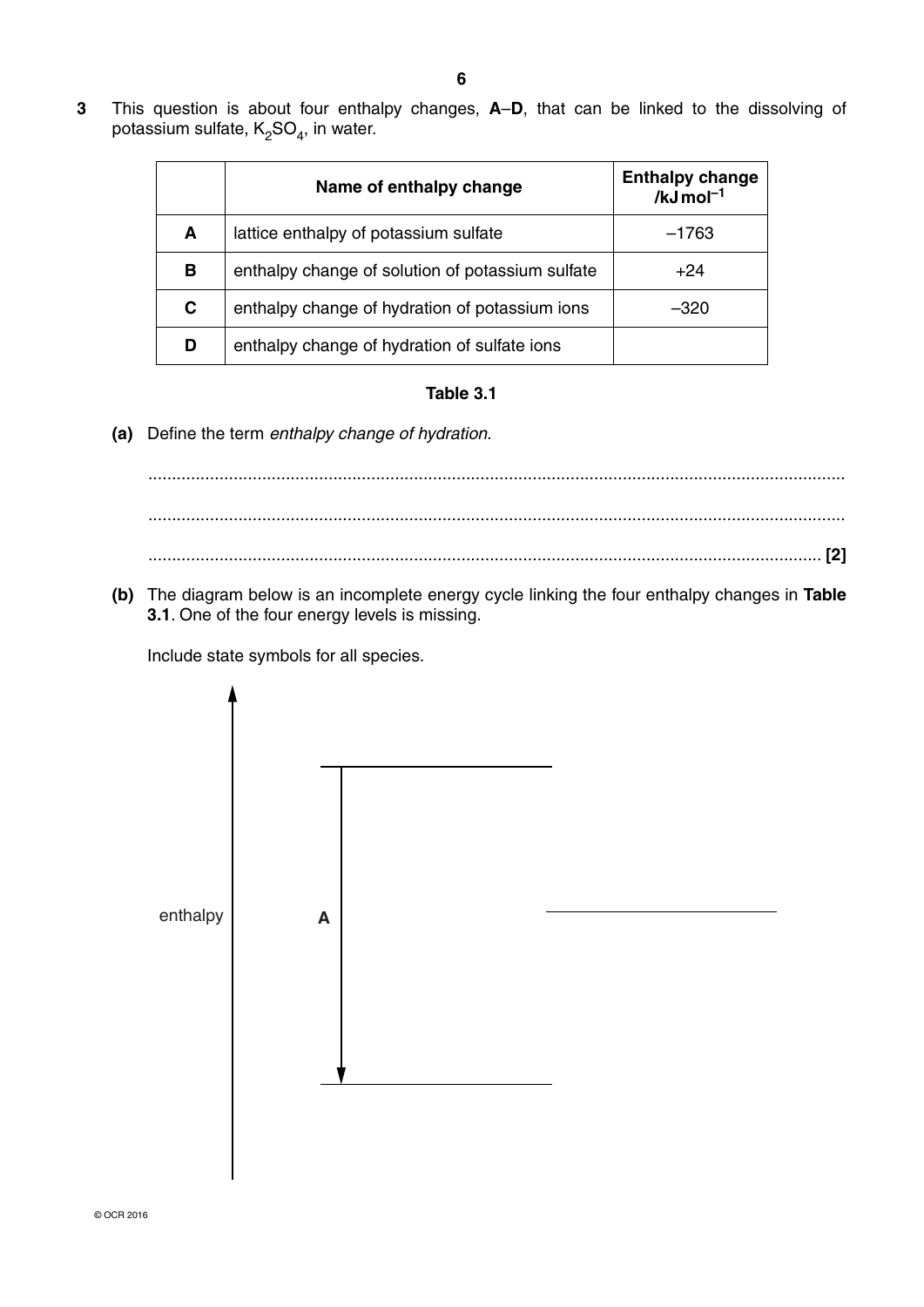- **(i)** Complete the energy cycle as follows.
	- Add the missing energy level to the diagram. Add the species on all **four** energy levels.
	- Add arrows to show the direction of the three missing enthalpy changes. Label these enthalpy changes using the letters **B**–**D** from **Table 3.1**. **[5]**
- **(ii)** Calculate the enthalpy change of hydration of sulfate ions.

Δ*H* = ............................................ kJ mol–1 **[1]**

- **(c)** The entropy change of solution of  $K_2SO_4$  is +225 JK<sup>-1</sup> mol<sup>-1</sup>.
	- **(i)** Suggest, in terms of the states of the particles involved, why this entropy change is positive.

 ........................................................................................................................................... ........................................................................................................................................... ........................................................................................................................................... ...................................................................................................................................... **[1]**

**(ii)** Explain, using a calculation, why K<sub>2</sub>SO<sub>4</sub> dissolves in water at 25 °C, despite the enthalpy change of solution being endothermic.

 ........................................................................................................................................... ........................................................................................................................................... ........................................................................................................................................... ...................................................................................................................................... **[3]**

© OCR 2016 **Turn over [Total: 12]**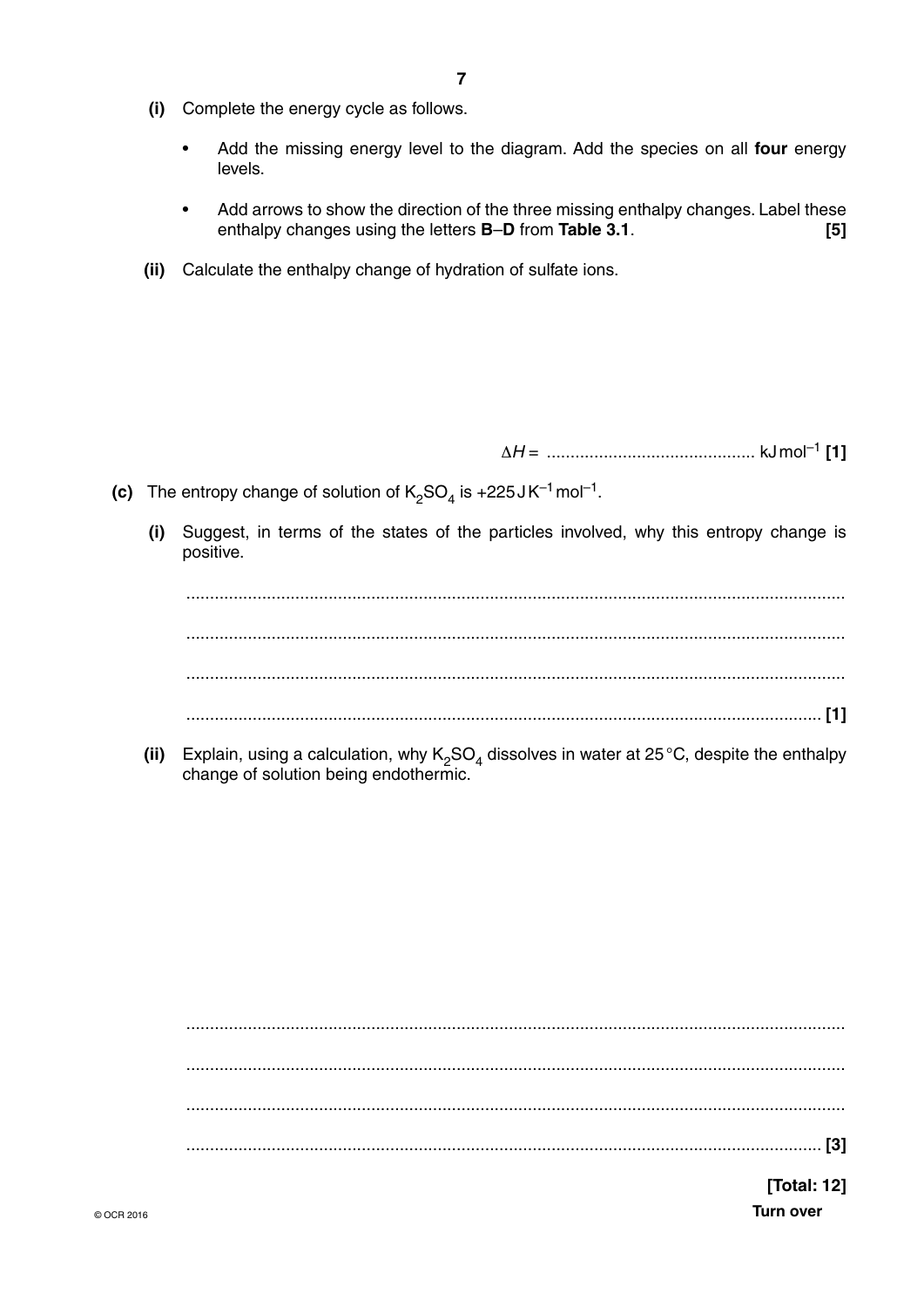**4 Iodine, I<sub>2</sub>, is a grey-black solid that is not very soluble in water. Equilibrium 1** is set up with the equilibrium position well to the left.

> $I_2(s) \rightleftharpoons I$ **Equilibrium 1**

Solid iodine is much more soluble in an aqueous solution of potassium iodide, KI(aq), than in water.

**Equilibrium 2** is set up.

 $I_2$ (aq) + I<sup>-</sup>(aq)  $\Longleftrightarrow$  I<sub>3</sub> –(aq) **Equilibrium 2**

 **(a)** Suggest why I 2 is **not** very soluble in water.

 ................................................................................................................................................... ................................................................................................................................................... .............................................................................................................................................. **[1]**

**(b)** A student dissolves  $I_2$  in KI(aq). The resulting 200 cm<sup>3</sup> equilibrium mixture contains:  $4.00\times10^{-5}$  mol I<sub>2</sub>(aq)  $9.404\times10^{-2}$  mol I<sup>–</sup>(aq)  $1.96 \times 10^{-3}$  mol I<sub>3</sub><sup>-</sup>(aq).

Calculate  $K_c$  for **equilibrium 2**.

Give your answer to an **appropriate** number of significant figures.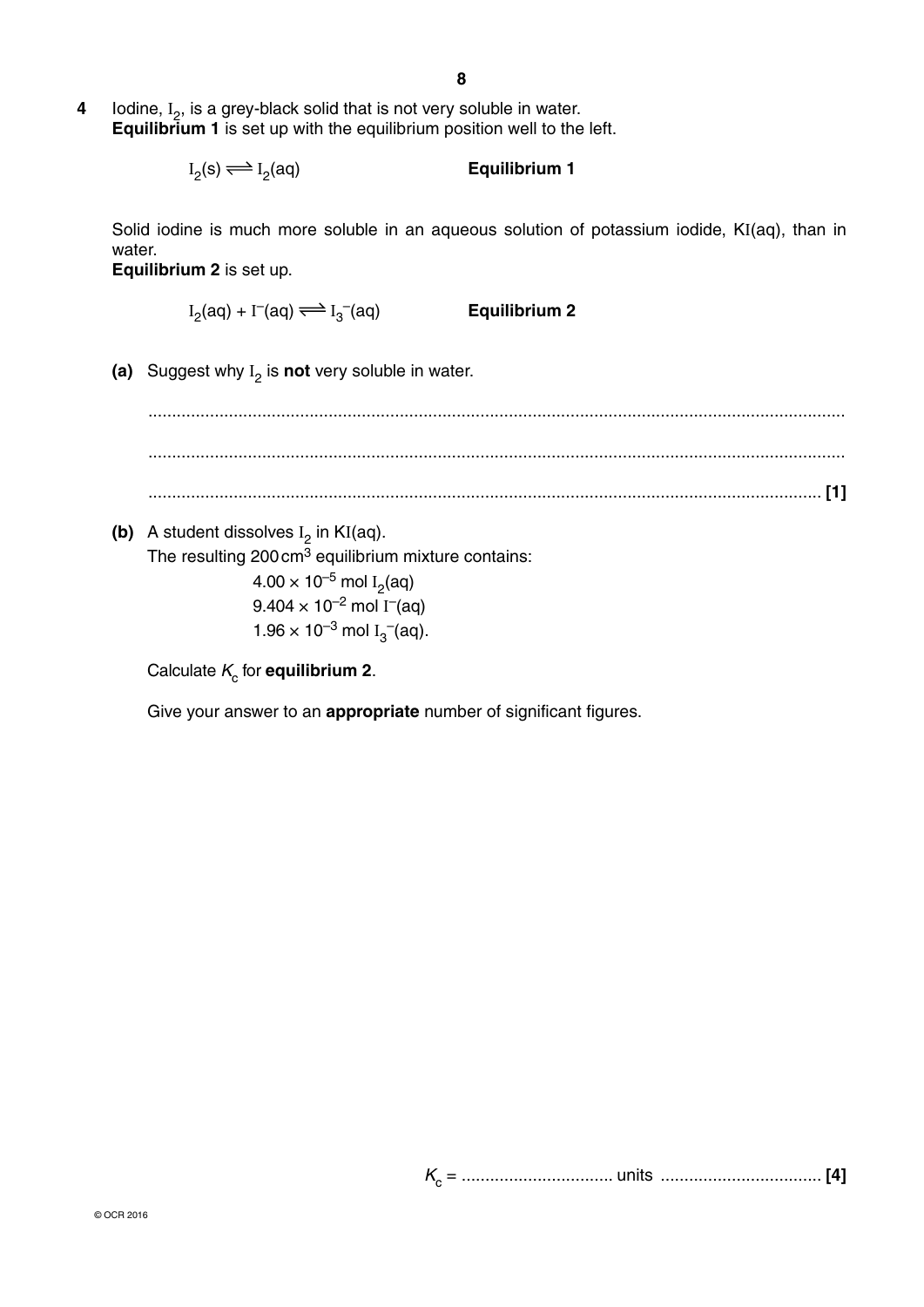(c) The student adds an excess of aqueous silver nitrate,  $AgNO<sub>3</sub>(aq)$ , to the equilibrium mixture.

Predict what would be observed.

Explain the observations in terms of both equilibrium 1 and equilibrium 2 and any species formed.

(d) Two redox reactions of iodine are described below.

Reaction 1: lodine is reacted with oxygen to form a compound with a molar mass of  $333.8$  g mol<sup>-1</sup>.

Reaction 2: In alkaline conditions, iodine disproportionates to form iodide ions, iodate(V) ions and water.

Construct equations for these two reactions.

State symbols are not required.

**Reaction 1:** 

**Reaction 2:** 

 $[3]$ 

[Total: 12]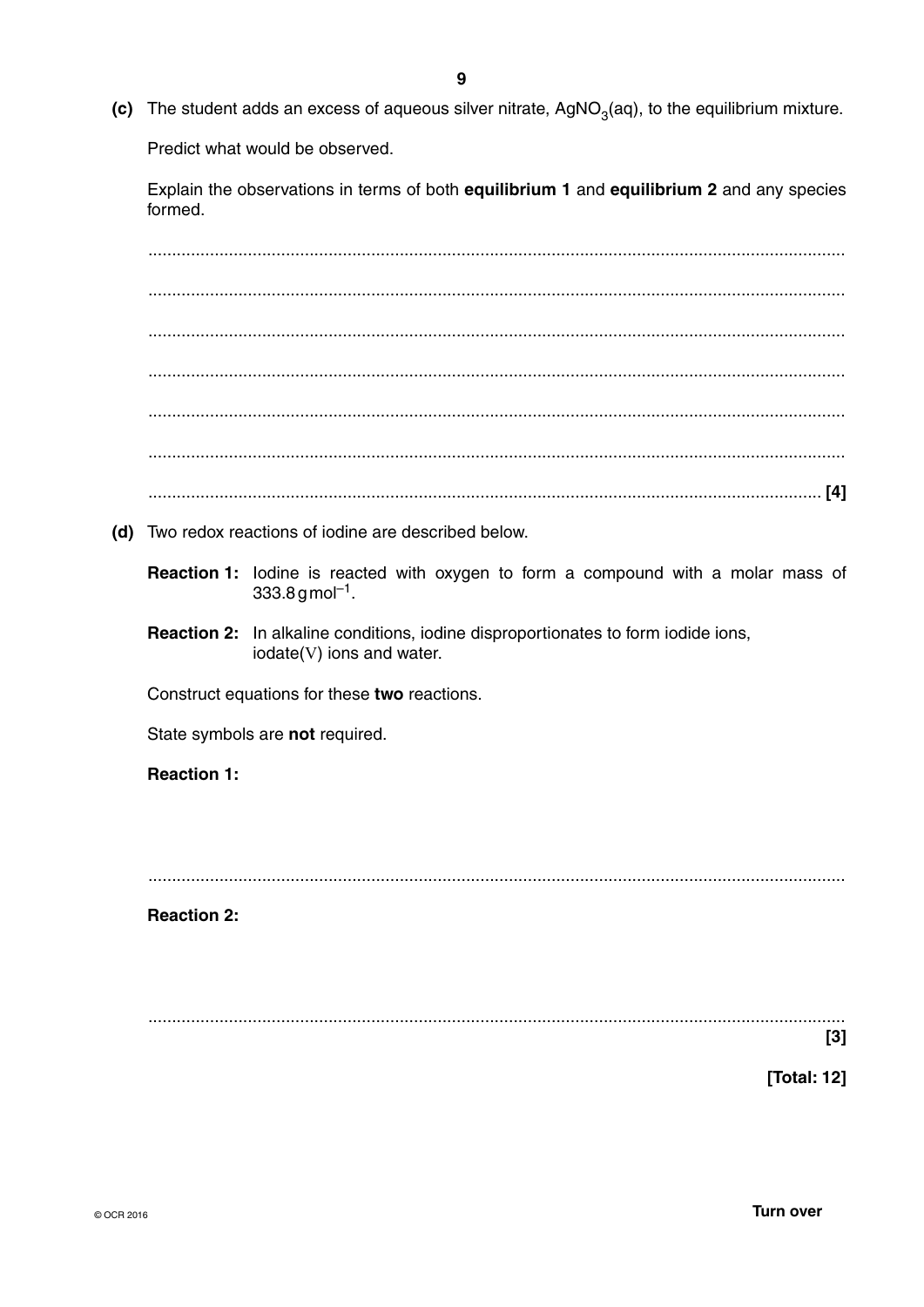**5** A chemist carries out some experiments using nitrous acid, HNO<sub>2</sub>(aq).

HNO<sub>2</sub> is a weak acid with a  $K_a$  value of 4.69  $\times$  10<sup>-4</sup> moldm<sup>-3</sup> at the temperature of the chemist's experiments.

- **(a)** Write the expression for  $K<sub>a</sub>$  for HNO<sub>2</sub>(aq).
- **(b)** Calculate the pH of 0.120 moldm<sup>-3</sup> HNO<sub>2</sub>(aq).

Give your answer to **two** decimal places.

pH = .......................................................... **[2]**

- **(c)** The chemist prepares 1dm<sup>3</sup> of a buffer solution by mixing 200 cm<sup>3</sup> of 0.200 moldm<sup>-3</sup> HNO<sub>2</sub> with 800 $\,$ cm $^3$  of 0.0625 mol $\,$ dm $^{-3}$  sodium nitrite, NaNO $_2^{}$ .
	- **(i)** Calculate the pH of the buffer solution.

Give your answer to **two** decimal places.

**[1]**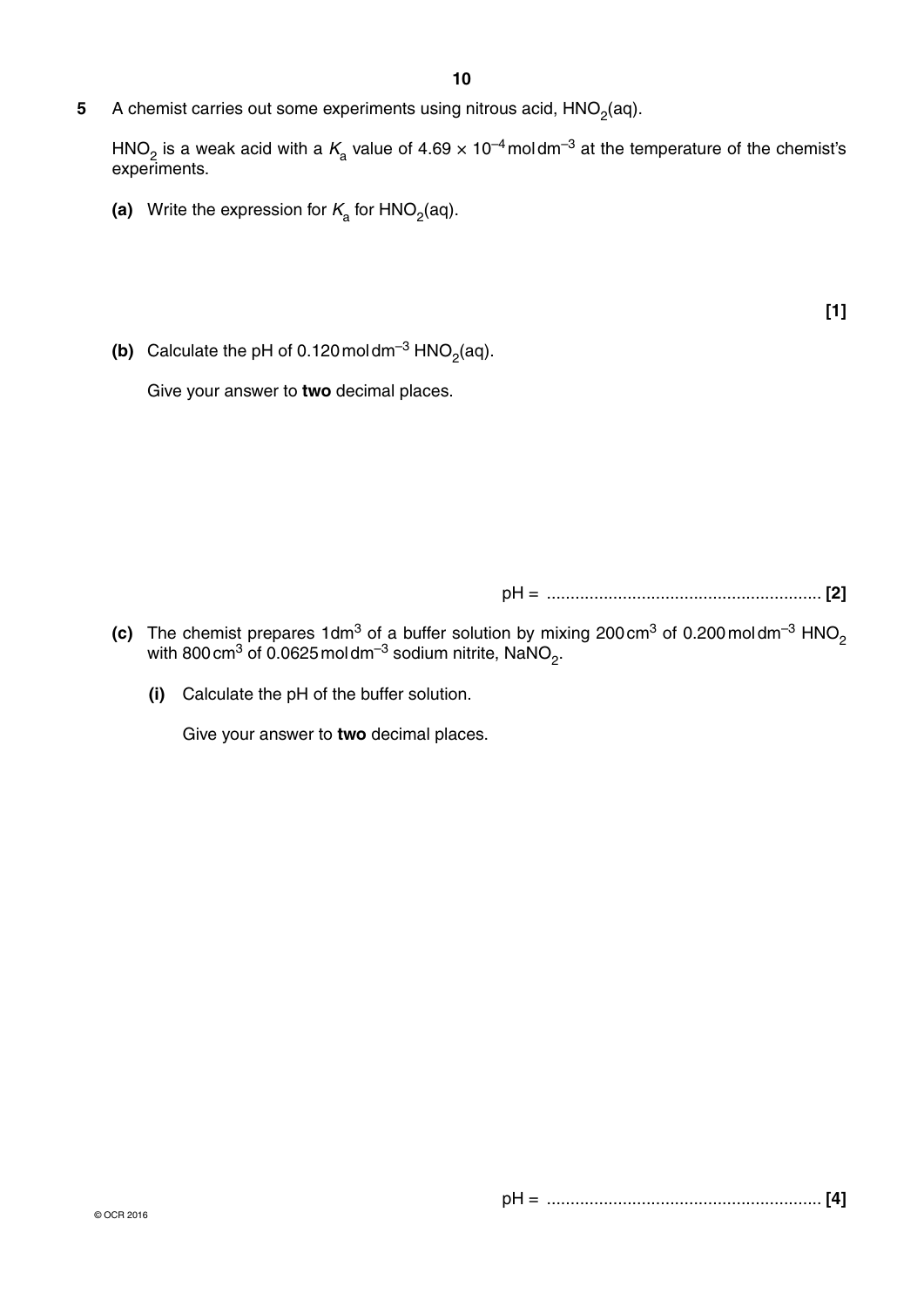- $11$
- (ii) Explain how this buffer solution controls pH when:
	- a small amount of  $HCl(aq)$  is added
	- a small amount of NaOH(aq) is added.  $\overline{\phantom{a}}$



In your answer, include the equation for the equilibrium in the buffer solution and explain how this equilibrium system controls the pH.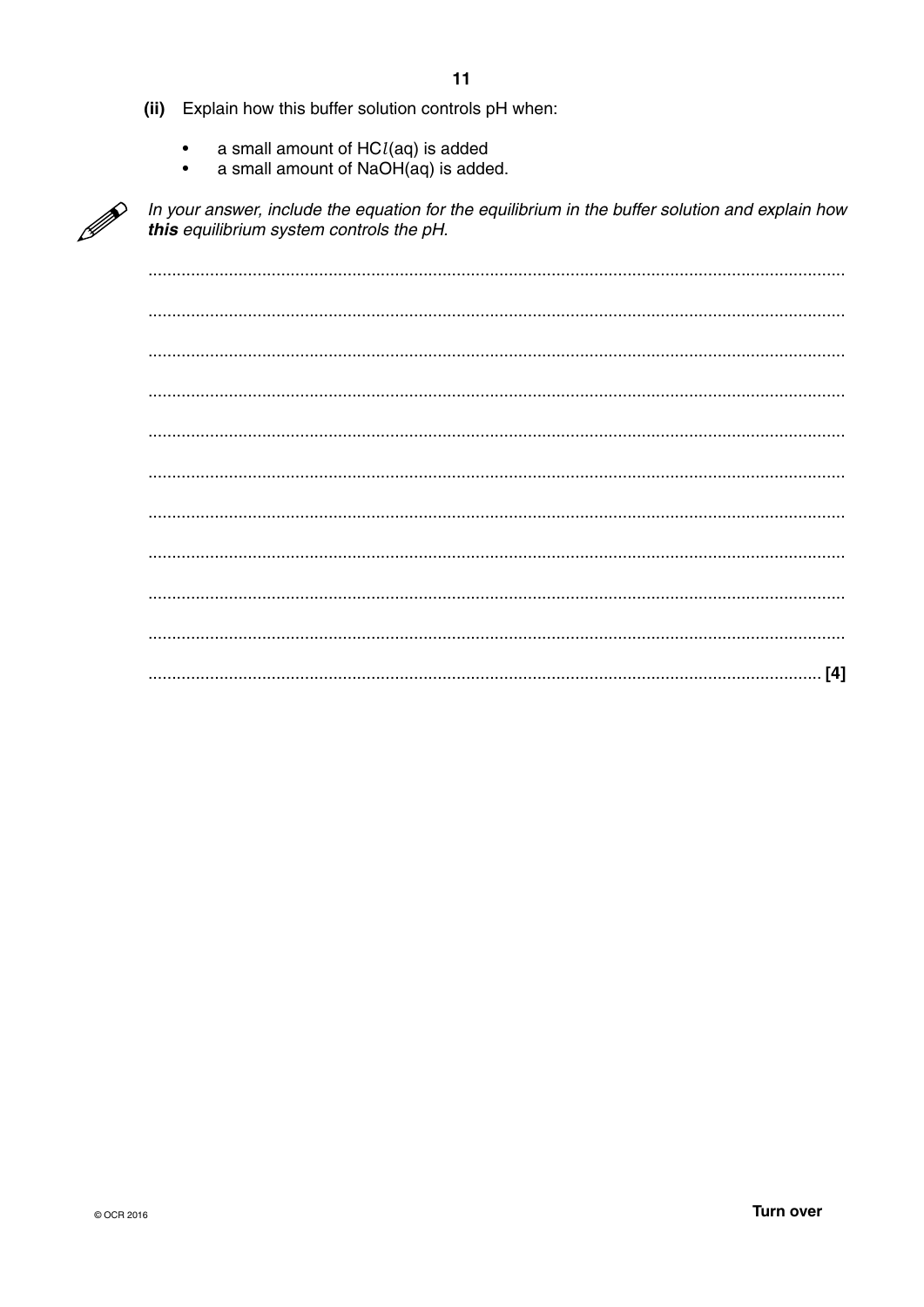(d) The dissociation of water is shown below.

 $H_2O(I) \rightleftharpoons H^+(aq) + OH^-(aq)$ 

At 60 °C, the ionic product of water,  $K_w$ , is 9.311  $\times$  10<sup>-14</sup> mol<sup>2</sup> dm<sup>-6</sup>.

At 25 °C, the ionic product of water,  $K_w$ , is 1.000  $\times$  10<sup>-14</sup> mol<sup>2</sup> dm<sup>-6</sup>.

Explain whether the dissociation of water is an exothermic or endothermic process.  $(i)$ 

(ii) Predict, using a calculation, whether a pH of 7 at 60 $\degree$ C is neutral, acidic or alkaline.

(iii)  $pK_w$ , pKa and pH are logarithmic scales.

Give your answer to two decimal places.

Calculate  $pK_w$  at 60 °C.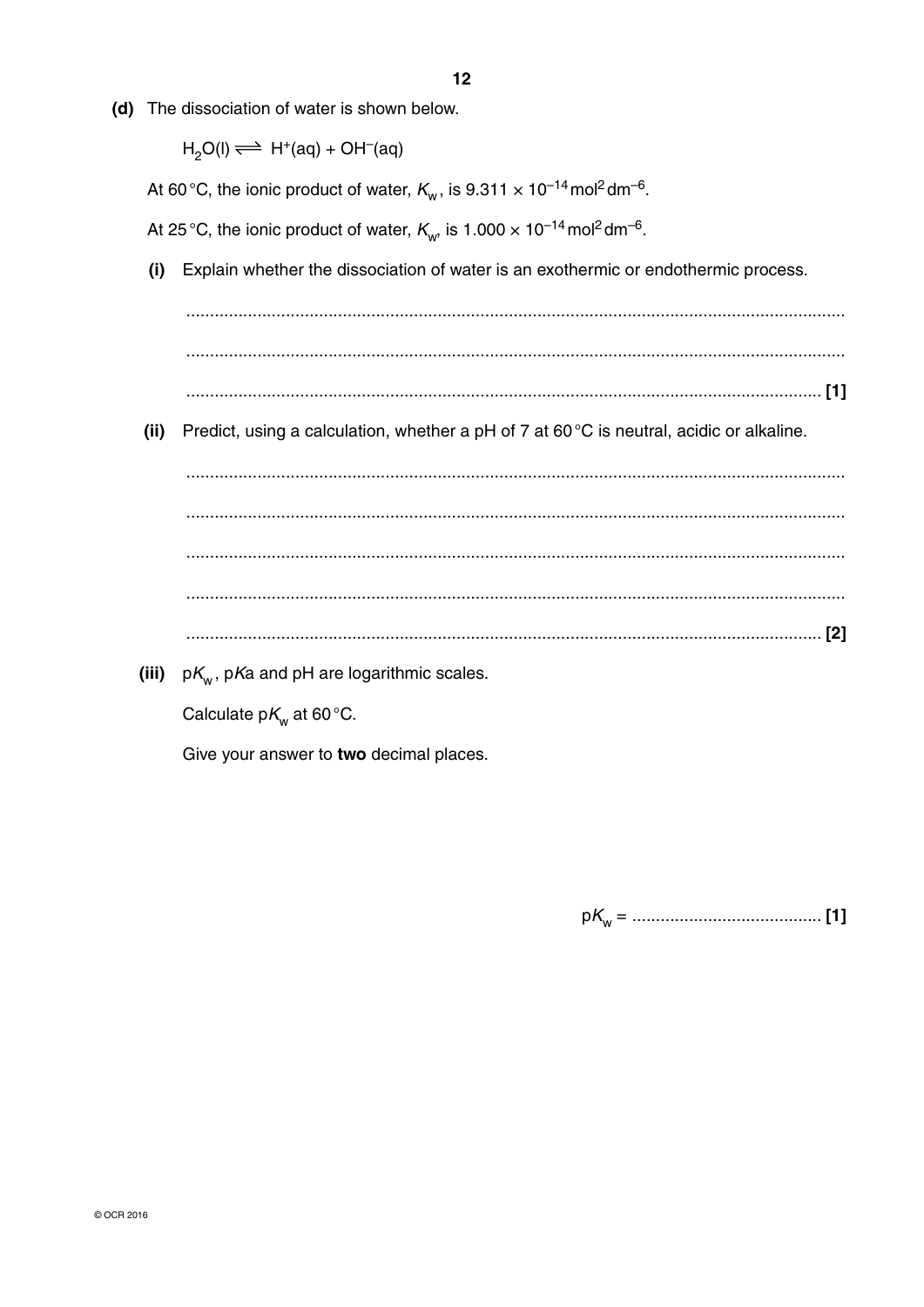**(iv)** 20.0 cm<sup>3</sup> of 0.0270 moldm<sup>-3</sup> NaOH is diluted with water and the solution made up to 100 cm<sup>3</sup> at 60 $\degree$ C.

Calculate the pH of the diluted solution of NaOH at 60 °C.

Give your answer to **two** decimal places.

pH = .......................................................... **[3]**

**[Total: 18]**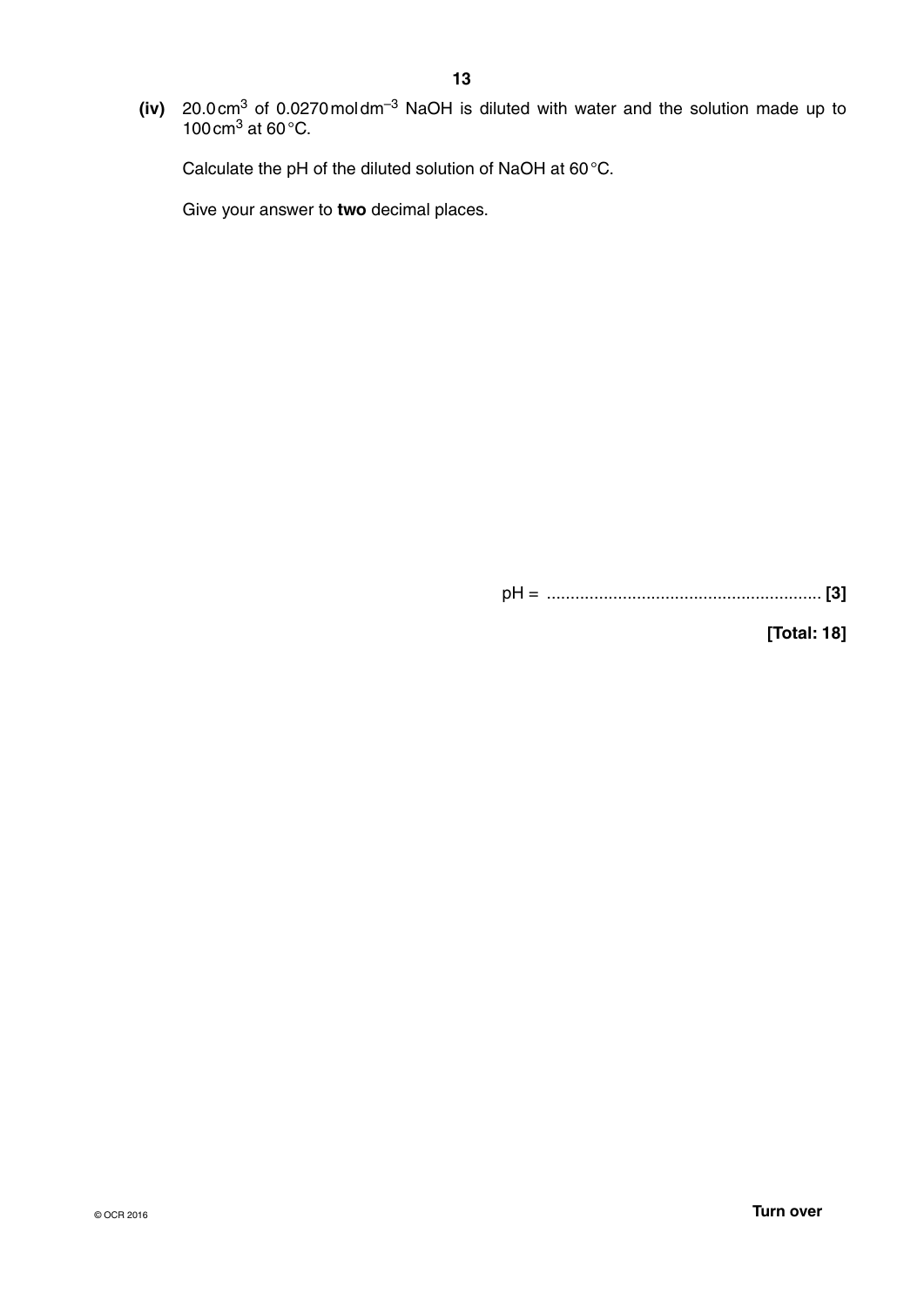**6** Redox reactions can be used to generate electrical energy from electrochemical cells.

A student investigates the redox systems shown in **Table 6.1** below.

|              | <b>Redox system</b>                                                                                                                            | $E^{\Theta}/V$ |
|--------------|------------------------------------------------------------------------------------------------------------------------------------------------|----------------|
|              | $Al^{3+}(aq) + 3e^- \rightleftharpoons Al(s)$                                                                                                  | $-1.66$        |
| $\mathbf{2}$ | $Cr^{3+}(aq) + e^- \rightleftharpoons Cr^{2+}(aq)$                                                                                             | $-0.41$        |
| 3            | $V^{3+}(aq) + e^- \rightleftharpoons V^{2+}(aq)$                                                                                               | $-0.26$        |
| 4            | $Cu^{2+}(aq) + 2e^{-} \rightleftharpoons Cu(s)$                                                                                                | $+0.34$        |
| 5            | $Cr_2O_7^{2-}$ (aq) + 14H <sup>+</sup> (aq) + 6e <sup>-</sup> $\rightleftharpoons$ 2Cr <sup>3+</sup> (aq) + 7H <sub>2</sub> O(l)               | $+1.33$        |
| 6            | FeO <sub>4</sub> <sup>2-</sup> (aq) + 8H <sup>+</sup> (aq) + 3e <sup>-</sup> $\rightleftharpoons$ Fe <sup>3+</sup> (aq) + 4H <sub>2</sub> O(l) | $+2.20$        |

#### **Table 6.1**

 **(a)** Define the term *standard electrode potential*.

Include all standard conditions in your answer.

 ................................................................................................................................................... ................................................................................................................................................... ................................................................................................................................................... .............................................................................................................................................. **[2]**

- **(b)** The student sets up a standard cell based on redox systems **3** and **4**.
	- **(i)** Draw a labelled diagram to show how the student could have set up this cell to measure the standard cell potential.

On your diagram,

- show the charge carriers in the circuit joining the two half cells
- label the signs of the electrodes.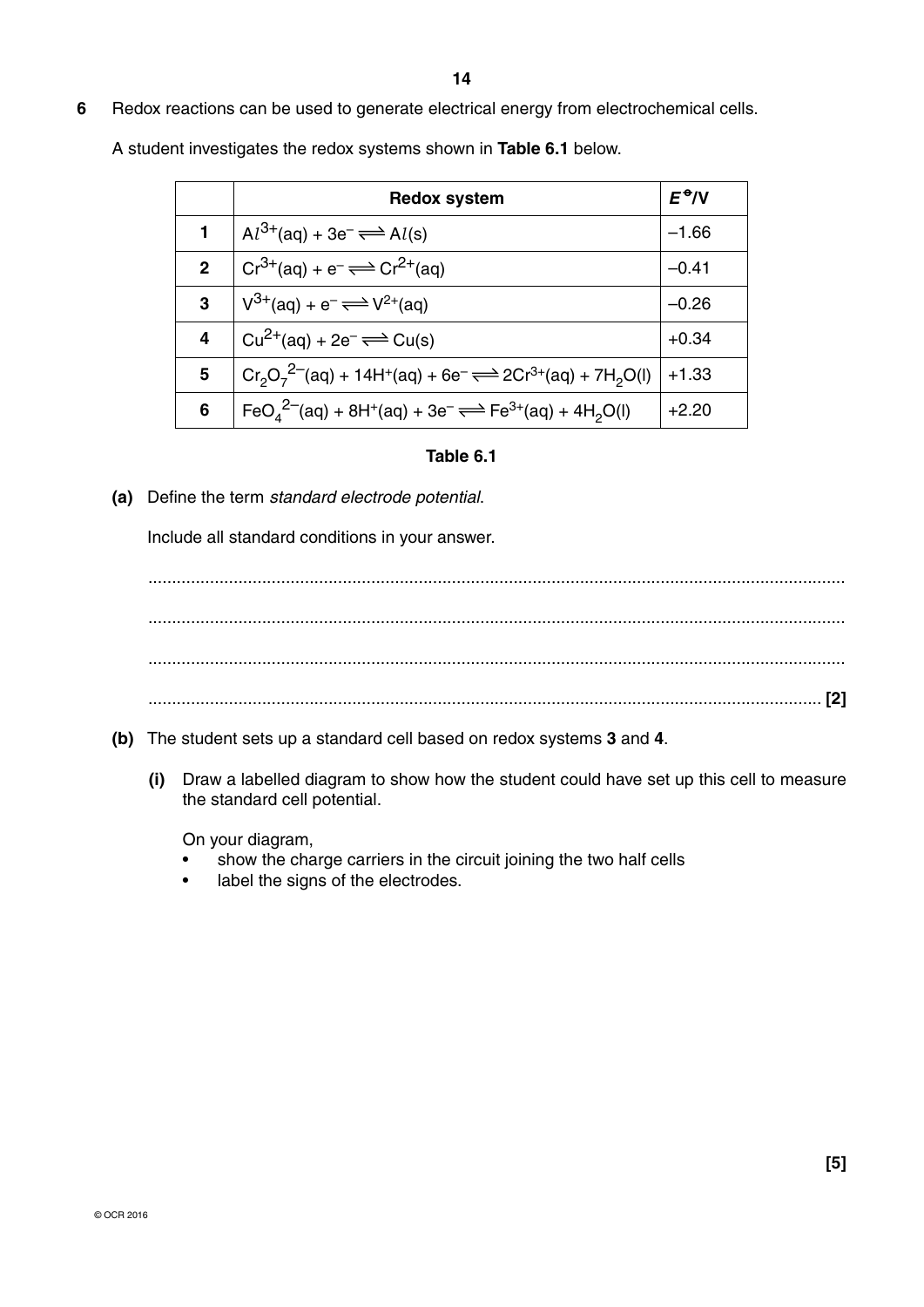15

(ii) What is the standard cell potential of this cell?

(c) Explain what is meant by the terms oxidising agent and reducing agent.

Illustrate your answer by predicting reactions from redox systems  $1-6$  in which  $Cr^{3+}(aq)$ behaves as an oxidising agent and as a reducing agent.

Include overall equations and explain why you have made your predictions.

State symbols are not required.

| [Total: 14] |
|-------------|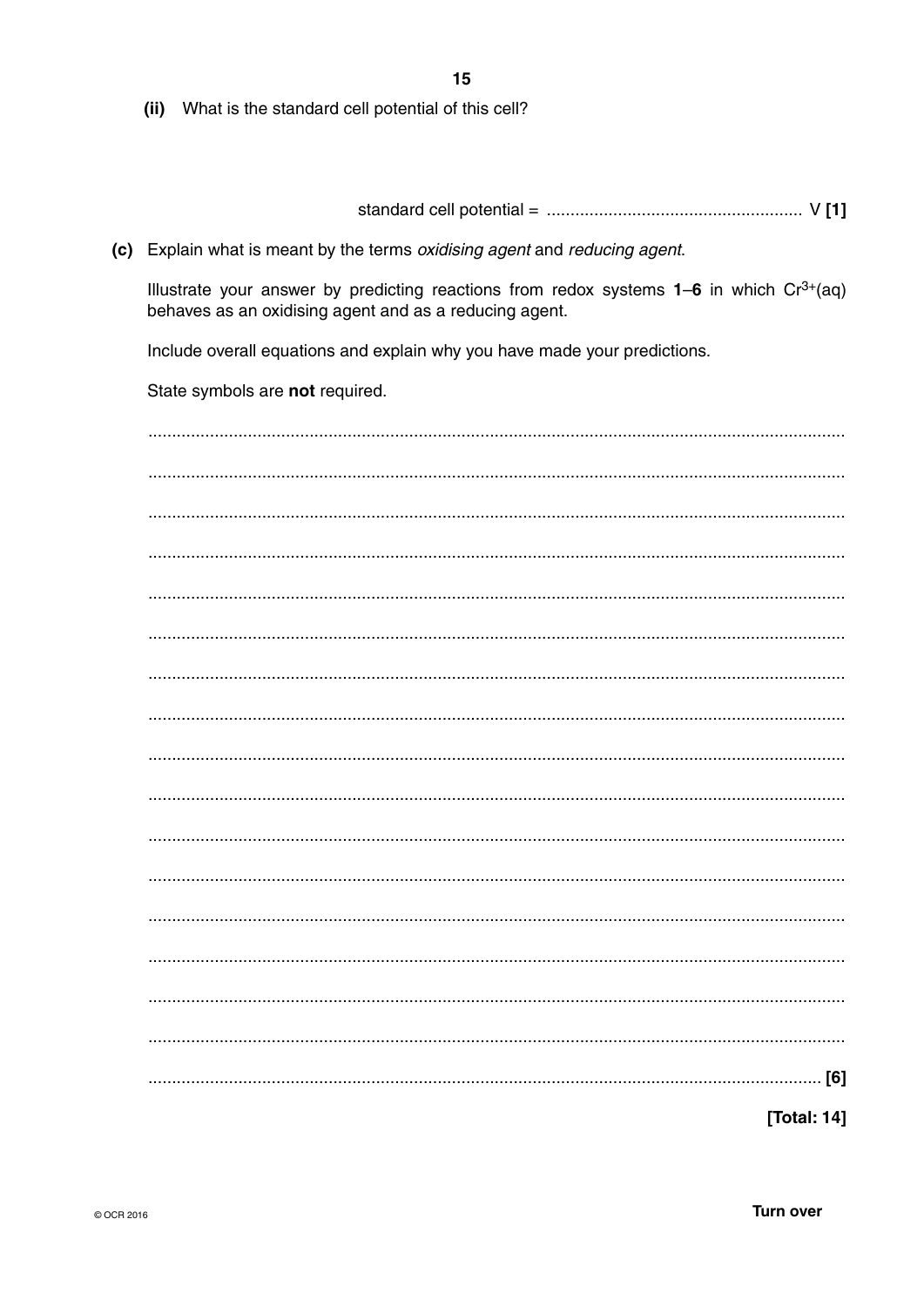- **7** Hydroxide ions, OH–, and cyanide ions, CN–, can react with some aqueous solutions of transition metal compounds.
	- **(a)** When nickel(II) sulfate is dissolved in water, a pale green solution forms containing a six-coordinate complex ion **C**.
		- Aqueous potassium hydroxide is added to aqueous nickel(II) sulfate. A green solid **D** forms.
		- An excess of aqueous potassium cyanide is added to aqueous nickel(II) sulfate. A yellow solution forms containing a four-coordinate complex ion **E** that contains **only** nickel, carbon and nitrogen.
		- **(i)** In **C**, **D** and **E**, nickel has the +2 oxidation state. Suggest the formulae of **C**, **D** and **E**.

| <b>Complex ion C:</b> |         |
|-----------------------|---------|
| Solid D:              |         |
| <b>Complex ion E:</b> | <br>[3] |
|                       |         |

 **(ii)** Write equations, and name the types of reaction, for the formation of **D** and **E**.

Formation of solid **D** from aqueous nickel(II) sulfate.

| Formation of complex ion E from complex ion C. |
|------------------------------------------------|
|                                                |
|                                                |
|                                                |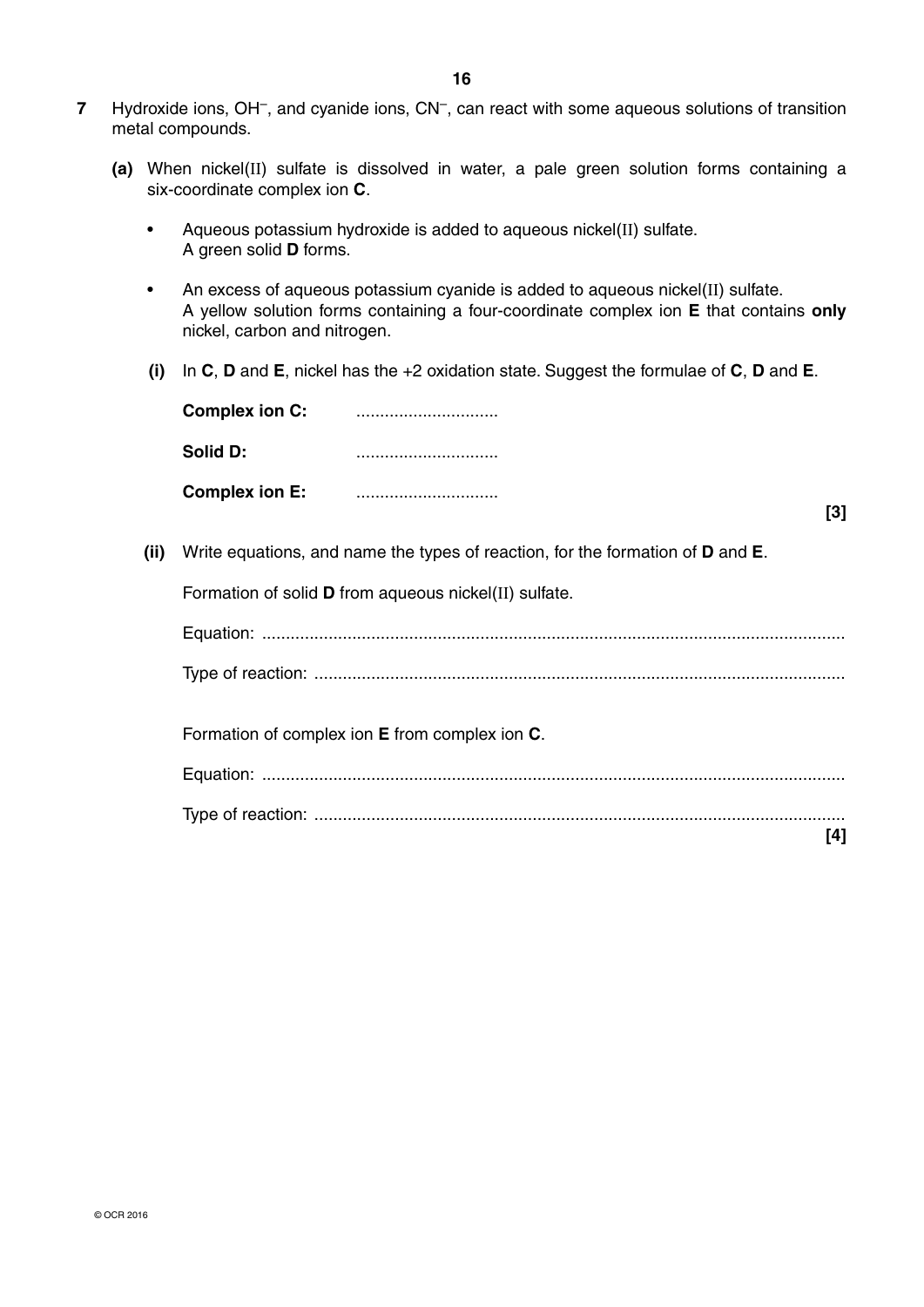**17**

 **(b)** In some gold mines, cyanide is used to extract gold from its ore.

Gold metal in the ore reacts with cyanide ions, water and oxygen to form a water-soluble complex ion,  $[Au(CN)_2]^-$ , with a bond angle of 180°. Hydroxide ions are also formed.

...................................................................................................................................... **[1]**

- $(i)$  Name the shape of  $[Au(CN)<sub>2</sub>]$ <sup>-</sup>.
	- **(ii)** Using oxidation numbers, show that a redox reaction takes place.

 ........................................................................................................................................... ........................................................................................................................................... ........................................................................................................................................... ...................................................................................................................................... **[2]**

 **(iii)** Construct the overall equation for this reaction.

State symbols are **not** required.

...................................................................................................................................... **[2]**

 **(iv)** Some owners of gold mines remove cyanide ions from waste by adding oxidising agents, such as chlorate(I) ions, before discharge into watercourses.

The overall equation is shown below.  $\mathsf{CN}^-(\mathsf{aq}) + \mathsf{C} \mathsf{IO}^-(\mathsf{aq}) + 2\mathsf{H}_2\mathsf{O}(\mathsf{I}) \ \to \ \mathsf{NH_4}^+(\mathsf{aq}) + \mathsf{CO_3}^{2-}(\mathsf{aq}) + \mathsf{Cl}^-(\mathsf{aq})$ 

The oxidation half-equation is:  $CN^{-} + 3H_2O \rightarrow NH_4^+ + CO_3^{2-} + 2H^+ + 2e^{-}$ 

Construct the reduction half-equation.

State symbols are **not** required.

...................................................................................................................................... **[1]**

**[Total: 13]**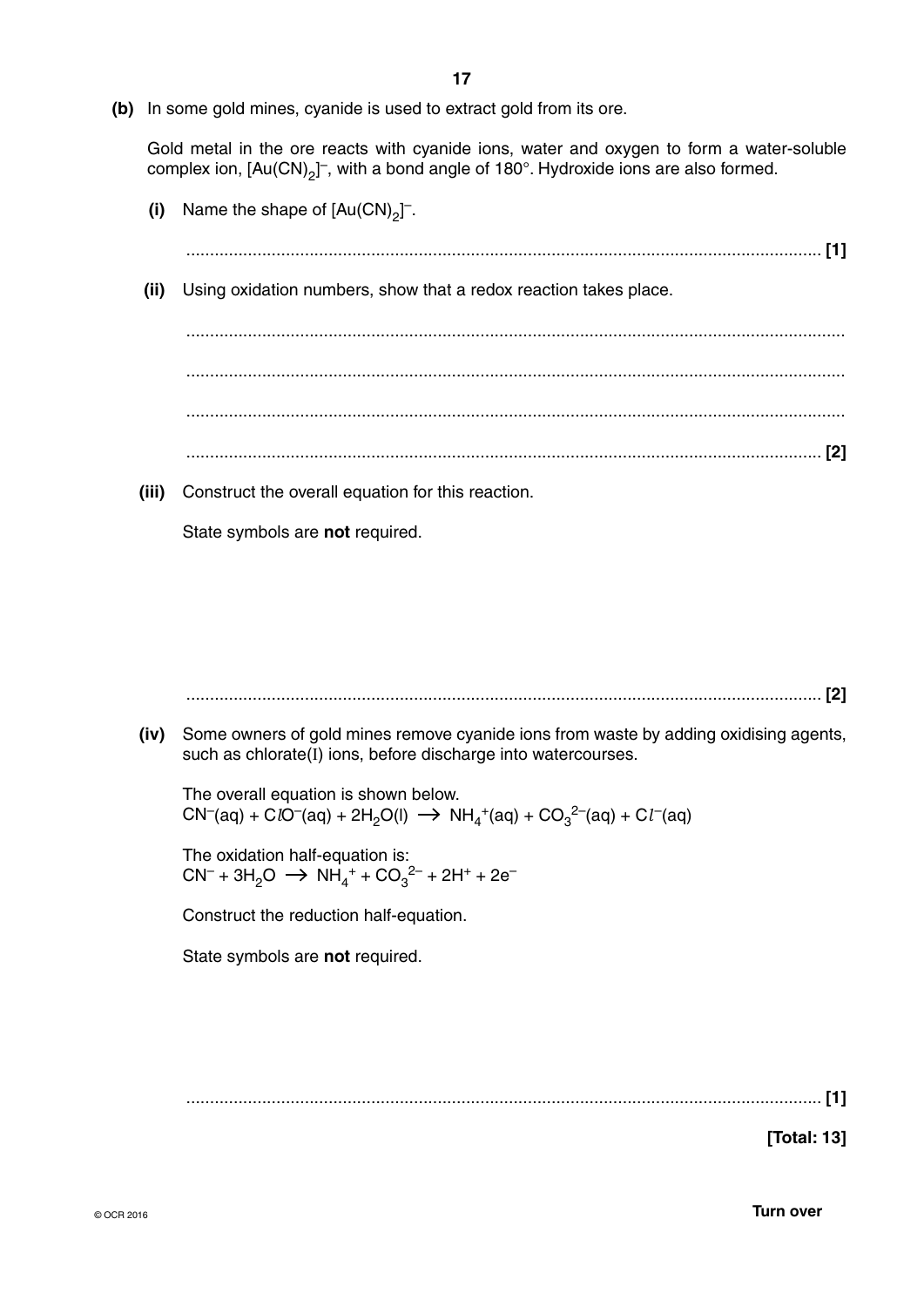- **18**
- **8** Hydrated copper(II) methanoate, Cu(HCOO)<sub>2</sub>•*x*H<sub>2</sub>O, is a copper salt.

A student carries out the procedure below to prepare Cu(HCOO)<sub>2</sub>•xH<sub>2</sub>O and to determine the value of *x* in its formula.

#### **Step 1**

The student prepares Cu(HCOO)<sub>2</sub>•*x*H<sub>2</sub>O by reacting a copper compound with aqueous methanoic acid to form  $Cu(HCOO)_2(aq)$  and allowing the solvent to evaporate.

#### **Step 2**

The student dissolves 2.226 g of Cu(HCOO)<sub>2</sub>•*x*H<sub>2</sub>O in water and makes up the solution to 250.0 cm3.

#### **Step 3**

Using a pipette, the student adds 25.0 cm<sup>3</sup> of this solution to a conical flask followed by an excess of KI(aq).

The Cu<sup>2+</sup>(aq) ions react to form a precipitate of copper(I) iodide and  $I_2$ (aq). In this reaction, 2 mol  $Cu^{2+}$  form 1 mol  $I_2$ .

#### **Step 4**

The student titrates the iodine in the resulting mixture with 0.0420 moldm<sup>-3</sup> Na<sub>2</sub>S<sub>2</sub>O<sub>3</sub> (aq).  $\mathrm{I}_2(\mathrm{aq}) + 2\mathrm{S}_2\mathrm{O}_3^{-2-}(\mathrm{aq}) \rightarrow 2\mathrm{I}^-(\mathrm{aq}) + \mathrm{S}_4\mathrm{O}_6^{-2-}(\mathrm{aq})$ 

23.5 cm<sup>3</sup> 0.0420 moldm<sup>-3</sup> Na<sub>2</sub>S<sub>2</sub>O<sub>3</sub> (aq) is required to reach the end point.

#### **(a)** Complete the electron configuration of copper in

| $Cu(HCOO)_{0} \cdot xH_{0}O$ : | lS <sup>≤</sup><br>. |
|--------------------------------|----------------------|
| $copper(I)$ iodide:            | $\sim$<br>C.         |

 **(b)** Choose a suitable copper compound for **step 1**, and write the full equation for the reaction that would take place to form  $Cu(HCOO)_{2}(aq)$ .

State symbols are **not** required.

| (C) | Write an ionic equation, including state symbols, for the reaction in step 3. |  |
|-----|-------------------------------------------------------------------------------|--|
|     |                                                                               |  |
| (d) | In step 4, the student adds a solution to observe the end point accurately.   |  |
|     | Name the solution and state the colour change at the end point.               |  |
|     |                                                                               |  |
|     |                                                                               |  |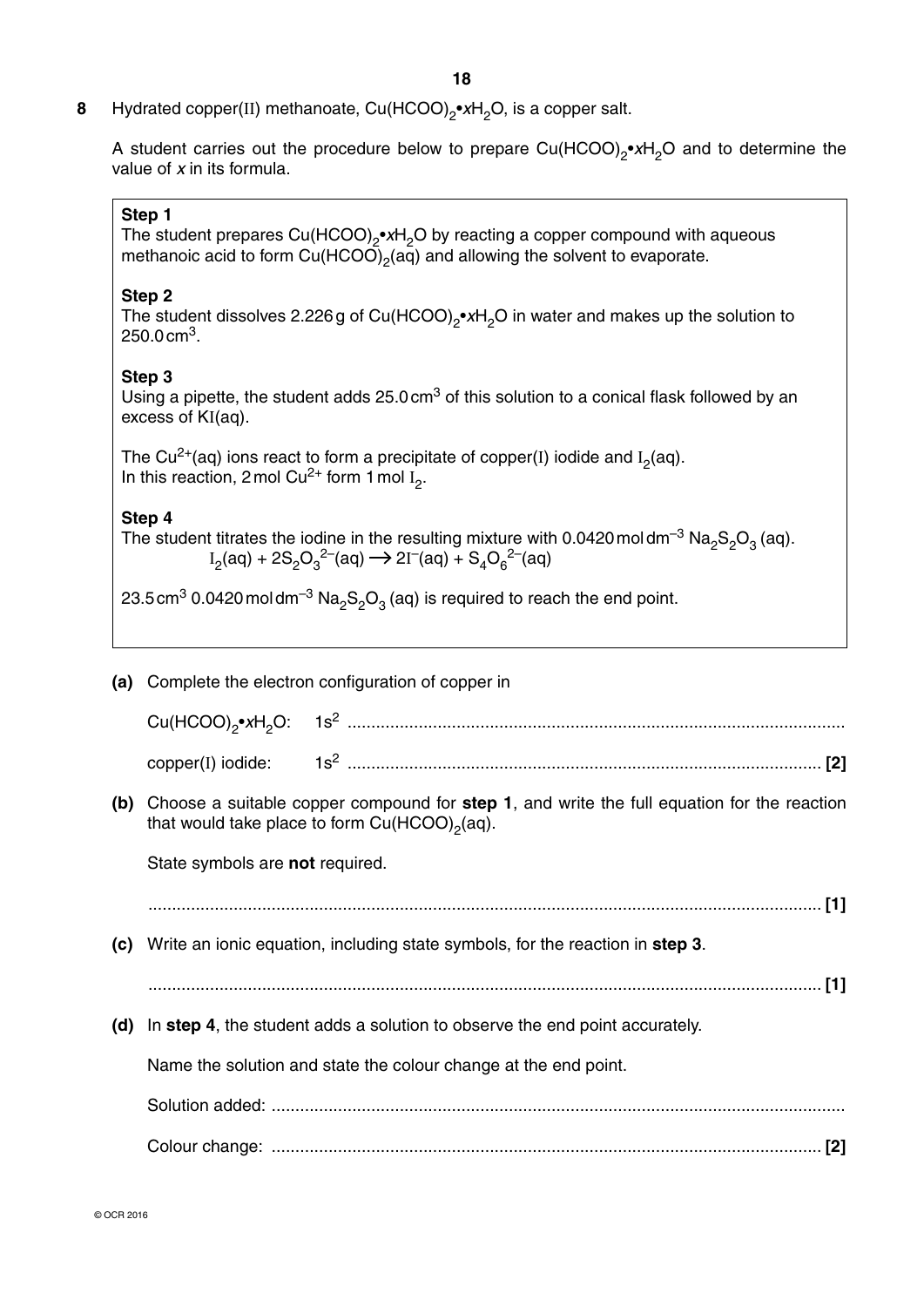**(e)** Determine the value of *x* in Cu(HCOO)<sub>2</sub>•*x*H<sub>2</sub>O.

Show your working.

**[5]**

**[Total: 11]**

**END OF QUESTION PAPER**